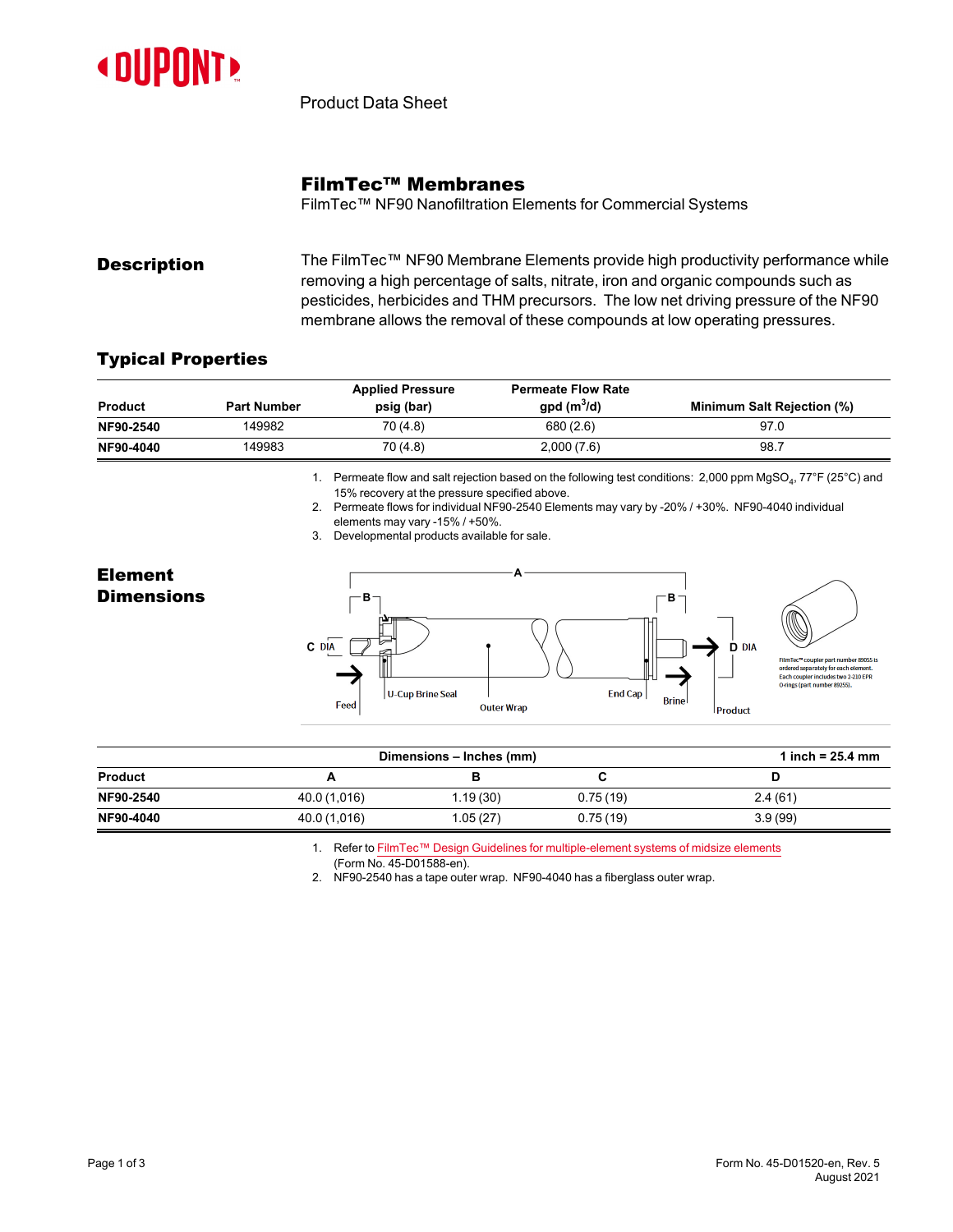| <b>Operating and</b>                   | Membrane Type                                                                                                                                                                                                                                                                                                                                                                                                                                                                                                                                                                                                                        | Polyamide Thin-Film Composite        |                                                                                        |  |  |
|----------------------------------------|--------------------------------------------------------------------------------------------------------------------------------------------------------------------------------------------------------------------------------------------------------------------------------------------------------------------------------------------------------------------------------------------------------------------------------------------------------------------------------------------------------------------------------------------------------------------------------------------------------------------------------------|--------------------------------------|----------------------------------------------------------------------------------------|--|--|
| <b>Cleaning Limits</b>                 | <b>Maximum Operating Temperature</b>                                                                                                                                                                                                                                                                                                                                                                                                                                                                                                                                                                                                 | 113°F (45°C)                         |                                                                                        |  |  |
|                                        | Maximum Operating Pressure                                                                                                                                                                                                                                                                                                                                                                                                                                                                                                                                                                                                           | 600 psi (41 bar)                     |                                                                                        |  |  |
|                                        | Maximum Feed Flow Rate                                                                                                                                                                                                                                                                                                                                                                                                                                                                                                                                                                                                               |                                      |                                                                                        |  |  |
|                                        | 4040 elements                                                                                                                                                                                                                                                                                                                                                                                                                                                                                                                                                                                                                        | 16 gpm $(3.6 \text{ m}^3/\text{hr})$ |                                                                                        |  |  |
|                                        | 2540 elements                                                                                                                                                                                                                                                                                                                                                                                                                                                                                                                                                                                                                        | 6 gpm $(1.4 \text{ m}^3/\text{hr})$  |                                                                                        |  |  |
|                                        | Maximum Pressure Drop                                                                                                                                                                                                                                                                                                                                                                                                                                                                                                                                                                                                                |                                      |                                                                                        |  |  |
|                                        | tape wrapped                                                                                                                                                                                                                                                                                                                                                                                                                                                                                                                                                                                                                         | 13 psig (0.9 bar)                    |                                                                                        |  |  |
|                                        | fiberglassed                                                                                                                                                                                                                                                                                                                                                                                                                                                                                                                                                                                                                         | 15 psig (1.0 bar)                    |                                                                                        |  |  |
|                                        | pH Range                                                                                                                                                                                                                                                                                                                                                                                                                                                                                                                                                                                                                             |                                      |                                                                                        |  |  |
|                                        | Continuous Operation <sup>a</sup>                                                                                                                                                                                                                                                                                                                                                                                                                                                                                                                                                                                                    | $2 - 11$                             |                                                                                        |  |  |
|                                        | Short-Term Cleaning (30 min.) <sup>b</sup>                                                                                                                                                                                                                                                                                                                                                                                                                                                                                                                                                                                           | $1 - 12$                             |                                                                                        |  |  |
|                                        | Maximum Feed Silt Density Index                                                                                                                                                                                                                                                                                                                                                                                                                                                                                                                                                                                                      | SDI <sub>5</sub>                     |                                                                                        |  |  |
|                                        | Free Chlorine Tolerance <sup>c</sup>                                                                                                                                                                                                                                                                                                                                                                                                                                                                                                                                                                                                 | $< 0.1$ ppm                          |                                                                                        |  |  |
|                                        | a. Maximum temperature for continuous operation above pH 10 is 95°F (35°C).<br>b. Refer to FilmTec™ Cleaning Guidelines (Form No. 45-D01696-en) for NF90.<br>Under certain conditions, the presence of free chlorine and other oxidizing agents will cause premature<br>c.<br>membrane failure. Since oxidation damage is not covered under warranty, DuPont Water Solutions<br>recommends removing residual free chlorine by pretreatment prior to membrane exposure.  Please refer to<br>Dechlorinating Feedwater (Form No. 45-D01569-en) for more information.                                                                    |                                      |                                                                                        |  |  |
| <b>Important</b><br><b>Information</b> | membranes for operating service and to prevent membrane damage due to<br>overfeeding or hydraulic shock. Following the proper start-up sequence also helps<br>ensure that system operating parameters conform to design specifications so that<br>system water quality and productivity goals can be achieved.                                                                                                                                                                                                                                                                                                                       |                                      | Proper start-up of reverse osmosis water treatment systems is essential to prepare the |  |  |
|                                        | Before initiating system start-up procedures, membrane pretreatment, loading of the<br>membrane elements, instrument calibration and other system checks should be<br>completed.                                                                                                                                                                                                                                                                                                                                                                                                                                                     |                                      |                                                                                        |  |  |
|                                        | Please refer to the application information literature entitled Start-Up Sequence<br>(Form No. 45-D01609-en) for more information.                                                                                                                                                                                                                                                                                                                                                                                                                                                                                                   |                                      |                                                                                        |  |  |
| <b>Operation</b><br><b>Guidelines</b>  | Avoid any abrupt pressure or cross-flow variations on the spiral elements during start-<br>up, shutdown, cleaning or other sequences to prevent possible membrane damage.<br>During start-up, a gradual change from a standstill to operating state is recommended<br>as follows:<br>• Feed pressure should be increased gradually over a 30-60 second time frame.<br>• Cross-flow velocity at set operating point should be achieved gradually over 15-<br>20 seconds.                                                                                                                                                              |                                      |                                                                                        |  |  |
| <b>General</b><br><b>Information</b>   | • Keep elements moist at all times after initial wetting.<br>• If operating limits and guidelines given in this bulletin are not strictly followed, the<br>limited warranty will be null and void.<br>• To prevent biological growth during prolonged system shutdowns, it is<br>recommended that membrane elements be immersed in a preservative solution.<br>• The customer is fully responsible for the effects of incompatible chemicals and<br>lubricants on elements.<br>• Maximum pressure drop across an entire pressure vessel (housing) is 30 psi (2.1<br>bar).<br>• Avoid static permeate-side backpressure at all times. |                                      |                                                                                        |  |  |